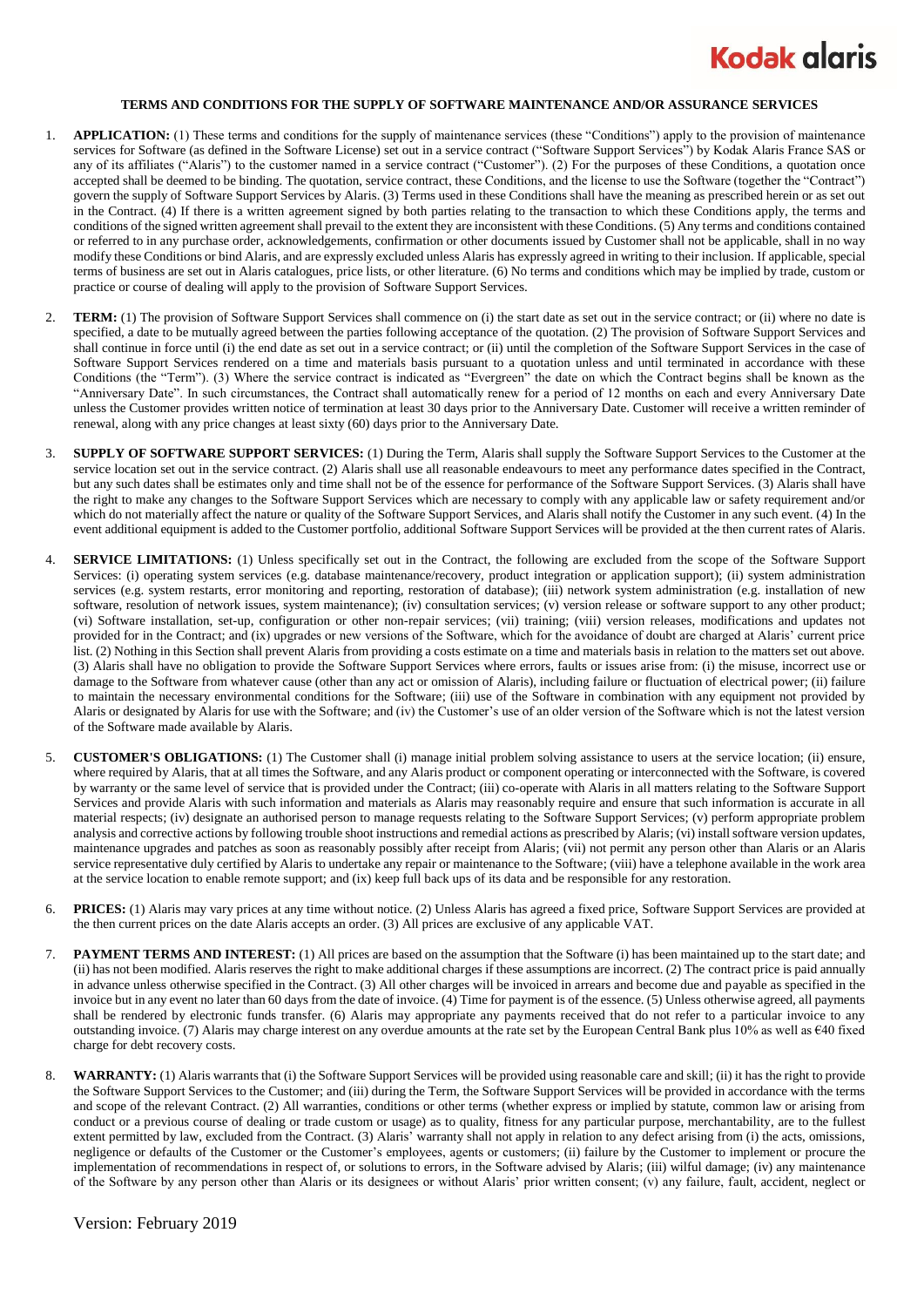misuse of equipment, software or media not supplied by Alaris; and (vi) any breach of Customer's obligations under the Software License, howsoever arising. (4) Customer is not entitled to cancel or withdraw from any Contract or withhold payment of invoices or make deductions on account of Software Support Services claimed to be defective.

- 9. **LIMITATION OF LIABILITY:** (1) If not expressly provided for otherwise in these Conditions, in no event, whether in contract, tort (including in either case negligence), misrepresentation (other than fraudulent misrepresentation), breach of statutory duty or otherwise pursuant to the Contract, shall Alaris be liable for any loss of profits, anticipated savings, revenue, business, loss or corruption of data, loss of use, loss of goodwill, loss due to delay or any indirect, special, incidental or consequential loss or damage whatsoever. (2) Alaris' sole obligation and liability for breach of the warranty set out in Section 8 (1) above, is for Alaris to use commercially-reasonable efforts, at Alaris' expense, to replace software media or modify the Software so that the warranty specified under Section 8 (1) is true. In the event of a warranty claim, Customer shall be responsible for the removal of any defective Software and subsequent replacement of any replacement Software. (3) Subject to (1) and (2), Alaris' aggregate liability for all other claims, whether in contract, tort (including in either case negligence), misrepresentation (other than fraudulent misrepresentation), breach of statutory duty or otherwise pursuant to the Contract, shall be limited to the total price paid by the Customer for the specific Software giving rise to the claim in the 12 months prior to the claim in which the loss or damage occurred. (4) Nothing in the Contract shall be deemed to exclude or limit Alaris' liability in respect of: (i) Loss or damage caused by wilful intent or gross negligence of Alaris or Alaris' officers, employees, agents or contractors; (ii) Injuries to or death of any person, caused by Alaris or Alaris' officers, employees, agents or contractors; or (iii) any other liability which cannot be excluded at law. (5) Any claim for loss or damages, save for in relation to a claim pursuant to (4), must be notified to Alaris within twelve (12) months as from the date on which the damage was caused, failing which such claim is deemed to be waived.
- 10. **INTELLECTUAL PROPERTY:** (1) Customer acknowledges that all intellectual property rights meaning all inventions, patents, registered designs, design rights, database rights, copy rights know-how, trademarks, trade secrets and all other intellectual property rights, and the applications for any of the same and any rights or forms of protection of a similar nature and having equivalent or similar effect to any of them which may subsist anywhere in the world ("Intellectual Property Rights") in the Software Support Services shall belong to Alaris or the relevant third-party owners (as the case may be). (2) Customer shall not cause or permit any third party to cause any damage or endanger the Intellectual Property Rights of Alaris.
- 11. **INDEMNIFICATION:** (1) Without prejudice to any other rights of Alaris, Customer shall indemnify Alaris for any loss suffered by Alaris (including reasonable legal fees and costs) by reason of any use by Customer, Customer's employees, agents or customers, whether arising directly or indirectly, of the Software other than in accordance with the Contract. (2) Customer shall further indemnify and hold Alaris harmless against any loss or damage which it may suffer or incur as a result of the Customer's breach of any third-party additional terms howsoever arising. (3) In the event of a claim, or notification of an intention to make a claim, which may reasonably be considered likely to give rise to a liability under this indemnity ("Claim"), Customer shall: (i) as soon as reasonably practicable, give written notice of the Claim to Alaris specifying the nature of the Claim in reasonable detail; and (ii) not make any admission of liability, agreement or compromise in relation to the Claim. (4) Customer shall not, except with the prior written consent of Alaris, consent to entry of any judgment or enter into any settlement that does not include as an unconditional term the giving by the claimant or plaintiff to Alaris and its affiliates a release from all liability and blame with respect to the Claim.
- 12. **SUSPENSION AND TERMINATION:** (1) If Alaris' performance of any of its obligations under the Contract is prevented or delayed by any act or omission by the Customer or failure by the Customer to perform any relevant obligation ("Customer Default"), Alaris shall without limiting its other rights or remedies have the right to suspend performance of the Software Support Services until the Customer remedies the Customer Default, and to rely on the Customer Default to relieve it from the performance of any of its obligations (to the extent the Customer Default prevents or delays Alaris' performance of any of its obligations). (2) Alaris shall not be liable for any costs or losses sustained or incurred by the Customer arising directly or indirectly from Alaris' failure or delay to perform any of its obligations as set out in the Contract; and the Customer shall reimburse Alaris on written demand for any costs or losses sustained or incurred by Alaris arising directly or indirectly from the Customer Default. (3) Without prejudice to its other rights, Alaris may terminate the Contract or in its sole discretion suspend performance of the Software Support Services immediately by written notice to the Customer in the event that (i) Customer fails to pay any sums due under the Contract; (ii) Customer breaches any terms of the Contract, including failure to install software updates, maintenance upgrades and patches as soon as reasonably possible; (iii) Customer is unable to pay its debts as they fall due, passes a resolution for winding up (other than for the purposes of a solvent amalgamation or reconstruction) or if a court of competent jurisdiction makes an order to that effect, enters into a receivership or liquidation or otherwise ceases to carry on business or an analogous event occurs to Customer in any jurisdiction (iv) an event pursuant to Section 15.2 or pursuant to Section 17.6 where such event has persisted for more than 14 days.
- 13. **CONFIDENTIAL INFORMATION:** (1) All non-public, confidential or proprietary information of Alaris, including but not limited to, specifications, samples, patterns, designs, plans, drawings, documents, data, business operations, pricing, discounts or rebates, disclosed by Alaris in connection with the Contract, whether disclosed orally or disclosed or accessed in written, electronic or other form or media, and whether or not marked, designated or otherwise identified as "confidential," shall be deemed to be confidential, to be used solely for the purpose of performing under the Contract and may not be disclosed or copied unless authorized in advance by Alaris in writing. (2) Upon Alaris' request, Customer shall promptly return all documents and other materials received from Alaris and delete any copies made thereof. (3) Alaris shall be entitled to apply for injunctive relief for any violation of this Section. (4) This Section does not apply to information that is: (i) in the public domain; (ii) known to Customer at the time of disclosure; (iii) rightfully obtained by Customer on a non-confidential basis from a third party; or (iv) is required to be disclosed by any applicable law or by order of any Court of competent jurisdiction or any government body, agency or regulatory body, provided that the receiving party shall use all reasonable endeavours to give the disclosing party as much written notice of the disclosure as it reasonably can to enable the disclosing party to seek a protective order or other action protecting the confidential information from disclosure.
- 14. **DATA PROTECTION:** (1) Each party will comply with its obligations in terms of laws and regulations relating to the protection or disclosure of personal data, sensitive data or such other data which is deemed to be 'personal' pursuant to applicable data protection law in force from time to time. (2) Each party shall indemnify, defend and hold the other party harmless against claims resulting from or in connection with the indemnifying party's non-observance or insufficient observance of such obligations or any of its obligations in this Section 14.
- 15. **MAJOR BUSINESS CHANGE:** (1) If in the reasonable opinion of Alaris there is or is likely to be a major change in the business operations of Alaris or the Customer which has or could have an adverse impact on the viability of the provision of the Software Support Services to be supplied to the Customer ("Major Business Change"), Alaris shall notify the Customer and Alaris and the Customer shall meet and discuss in good faith whether the provisions of any Contract between Alaris and the Customer needs to be varied. (2) In the event that the parties cannot agree in good faith on such contract variations within a period of 30 days of the parties meeting, then either party has the right to terminate the Contract between them. (3) Unless otherwise agreed by Alaris and the Customer in writing, the rights and obligations of the parties which have arisen prior to termination shall not be affected and shall stay in full force and effect. For the avoidance of doubt, with effect from the date of termination, Alaris shall have no obligation to supply or deliver Software Support Services under the relevant Contract anymore. (4) Neither party will be entitled to claim or receive compensation from the other party by reason of the operation of this Section.